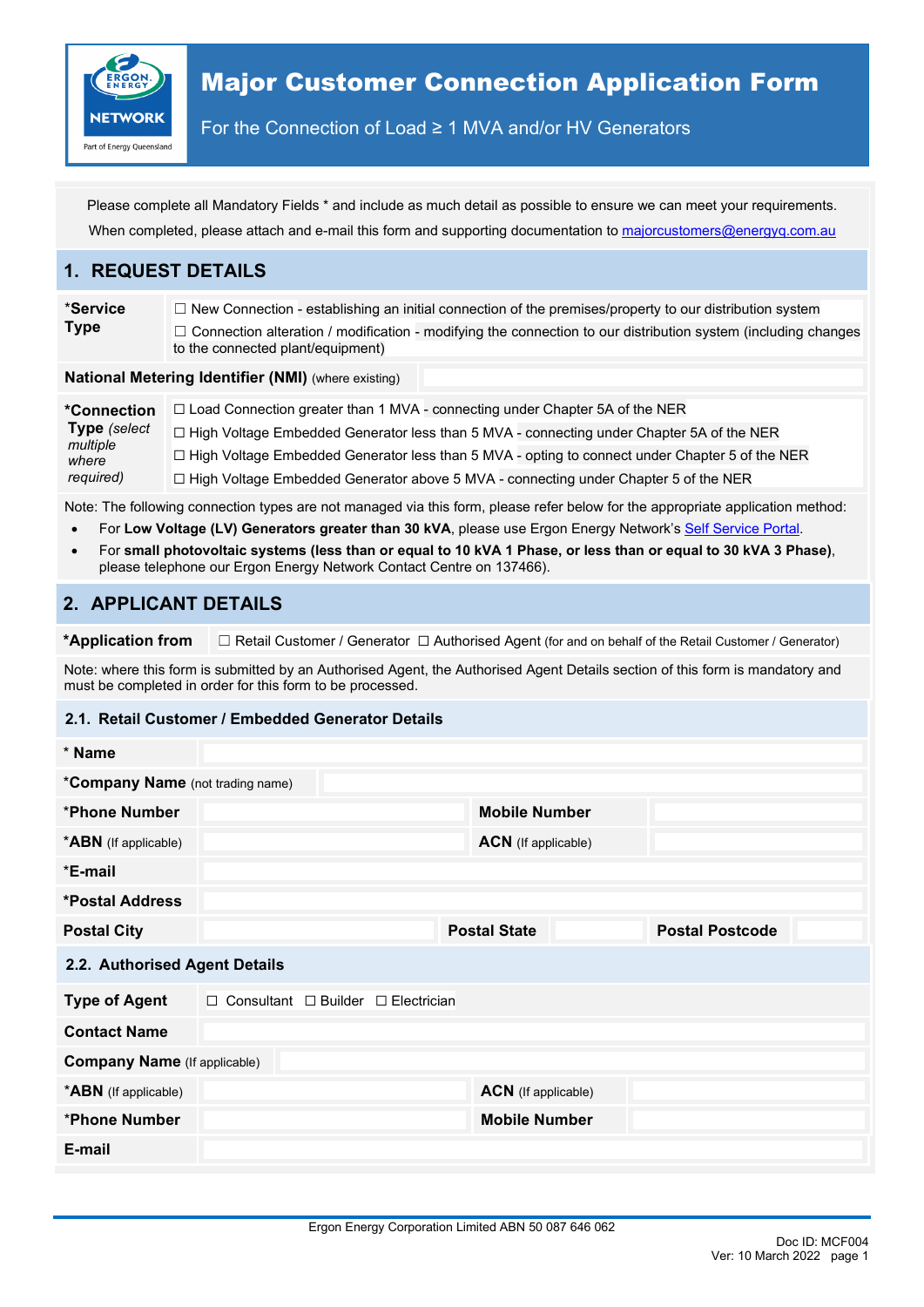

For the Connection of Load ≥ 1 MVA and/or HV Generators

| *Postal Address                                                                                                                                                                                                                                        |                                                                                         |  |                                  |                       |                      |                          |           |                        |  |  |
|--------------------------------------------------------------------------------------------------------------------------------------------------------------------------------------------------------------------------------------------------------|-----------------------------------------------------------------------------------------|--|----------------------------------|-----------------------|----------------------|--------------------------|-----------|------------------------|--|--|
| <b>Postal City</b>                                                                                                                                                                                                                                     |                                                                                         |  |                                  |                       | <b>Postal State</b>  |                          |           | <b>Postal Postcode</b> |  |  |
| 3. PROPERTY AND LOCATION DETAILS                                                                                                                                                                                                                       |                                                                                         |  |                                  |                       |                      |                          |           |                        |  |  |
| *Site Name or Reference                                                                                                                                                                                                                                |                                                                                         |  |                                  |                       |                      |                          |           |                        |  |  |
| <b>*RP Number ID</b>                                                                                                                                                                                                                                   |                                                                                         |  |                                  |                       | <b>Lot Number</b>    |                          |           |                        |  |  |
| <b>GPS Latitude</b>                                                                                                                                                                                                                                    |                                                                                         |  |                                  | <b>GPS Longitude</b>  |                      |                          |           |                        |  |  |
| <b>Physical Street</b>                                                                                                                                                                                                                                 |                                                                                         |  |                                  |                       |                      |                          |           |                        |  |  |
| <b>Physical City</b>                                                                                                                                                                                                                                   |                                                                                         |  |                                  | <b>Physical State</b> |                      | <b>Physical Postcode</b> |           |                        |  |  |
| <b>Additional details on location (i.e.</b><br>restrictions, environmental, cultural, etc.)                                                                                                                                                            |                                                                                         |  |                                  |                       |                      |                          |           |                        |  |  |
| Is the retail customer / generator the Registered Owner?                                                                                                                                                                                               |                                                                                         |  |                                  |                       | $\Box$ Yes $\Box$ No |                          |           |                        |  |  |
| If no, enter Registered Owner Name                                                                                                                                                                                                                     |                                                                                         |  |                                  |                       |                      |                          |           |                        |  |  |
| <b>4. PROJECT DESCRIPTION</b>                                                                                                                                                                                                                          |                                                                                         |  |                                  |                       |                      |                          |           |                        |  |  |
| 4.1. Design & Construct Preference for Dedicated Customer Connection Assets                                                                                                                                                                            |                                                                                         |  |                                  |                       |                      |                          |           |                        |  |  |
| * Options<br>$\Box$ Option 1 - Ergon Energy Network design, construct and operate<br>$\Box$ Option 2 - Customer design, construct and transfer asset ownership to Ergon Energy Network - DCT<br>(select one)<br>$\Box$ Option 3 - Unsure at this stage |                                                                                         |  |                                  |                       |                      |                          |           |                        |  |  |
| Please note: All shared network (used by more than one customer, including future use) will be designed, constructed and<br>owned by Ergon Energy Network                                                                                              |                                                                                         |  |                                  |                       |                      |                          |           |                        |  |  |
| 4.2. Connection Timing                                                                                                                                                                                                                                 |                                                                                         |  |                                  |                       |                      |                          |           |                        |  |  |
| *Temporary Building<br>$\Box$ Yes $\Box$ No<br><b>Supply Required?</b>                                                                                                                                                                                 |                                                                                         |  | *Maximum<br><b>Supply Demand</b> |                       | kVA<br>by Date       |                          | *Required |                        |  |  |
| *Required by Date - Permanent Electricity Supply                                                                                                                                                                                                       |                                                                                         |  |                                  |                       |                      |                          |           |                        |  |  |
| *Details of Staging Time Frame and Other Construction Requirements? Provide details below:<br>$\Box$ Yes $\Box$ No                                                                                                                                     |                                                                                         |  |                                  |                       |                      |                          |           |                        |  |  |
|                                                                                                                                                                                                                                                        |                                                                                         |  |                                  |                       |                      |                          |           |                        |  |  |
| <b>5. DEMAND</b>                                                                                                                                                                                                                                       |                                                                                         |  |                                  |                       |                      |                          |           |                        |  |  |
| <b>5.1. Load Connection Details</b>                                                                                                                                                                                                                    |                                                                                         |  |                                  |                       |                      |                          |           |                        |  |  |
| *Purpose of Industry / Load                                                                                                                                                                                                                            |                                                                                         |  |                                  |                       |                      |                          |           |                        |  |  |
|                                                                                                                                                                                                                                                        | *AS3000 Calculated Demand<br>*Connection Voltage<br>kV<br>$\Box$ MW $\Box$ W $\Box$ Amp |  |                                  |                       |                      |                          |           |                        |  |  |
| Metering Provider / Responsible person -<br>person responsible for the provision, installation, and<br>maintenance of a metering installation                                                                                                          |                                                                                         |  |                                  |                       |                      |                          |           |                        |  |  |
| *Additional Maps, Site Plans or Diagrams Attached?<br>$\Box$ Yes $\Box$ No                                                                                                                                                                             |                                                                                         |  |                                  |                       |                      |                          |           |                        |  |  |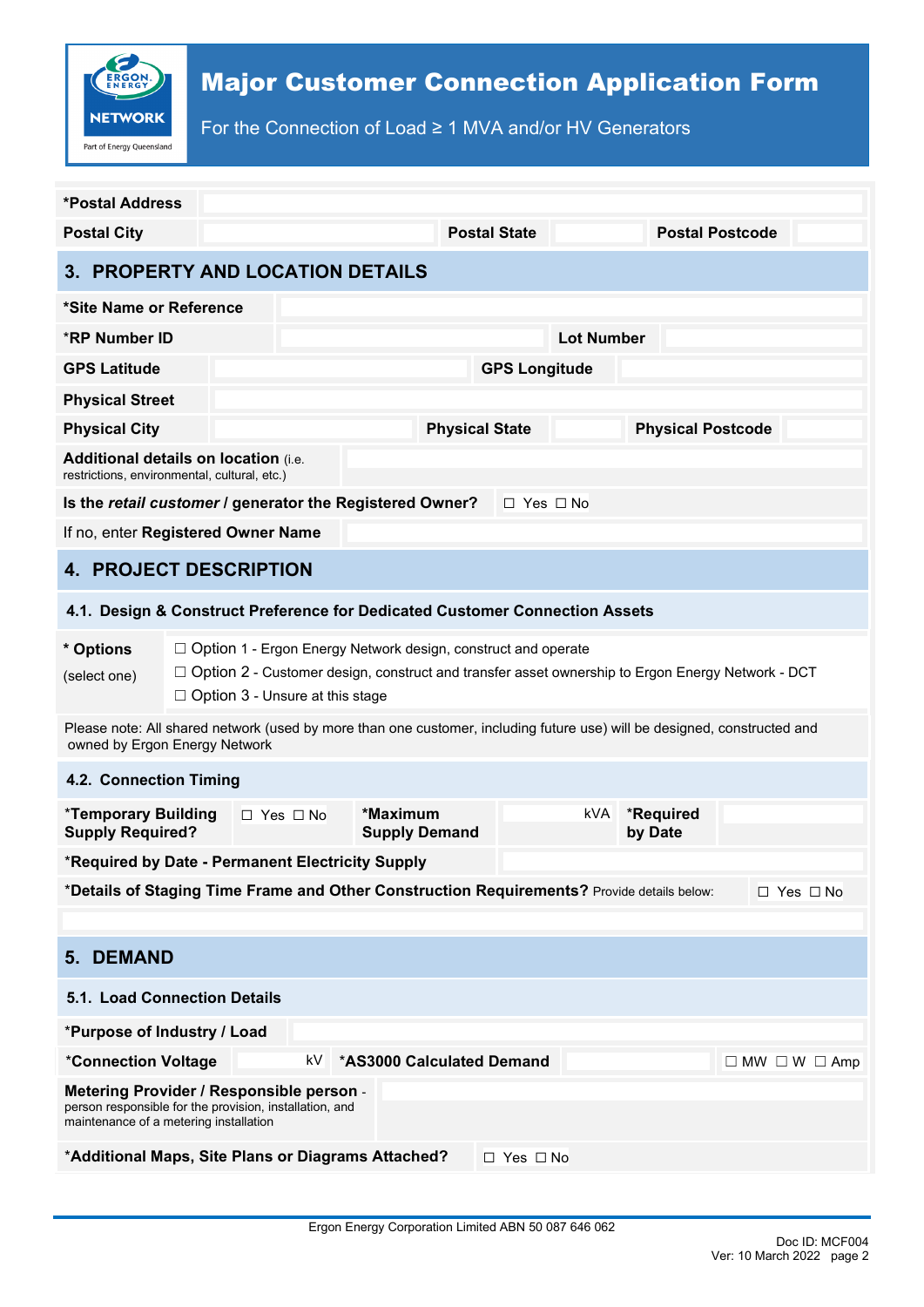

For the Connection of Load ≥ 1 MVA and/or HV Generators

| <b>kVA</b><br><b>*Authorised Demand</b> - highest 30min average demand expected after diversity for a 12-month period                                                 |                                                                                                                                                                                                                                                                                                                                                                                    |                                        |                      |  |                                                                                                                                                                                                    |  |    |                                              |                        |                                        |                            |
|-----------------------------------------------------------------------------------------------------------------------------------------------------------------------|------------------------------------------------------------------------------------------------------------------------------------------------------------------------------------------------------------------------------------------------------------------------------------------------------------------------------------------------------------------------------------|----------------------------------------|----------------------|--|----------------------------------------------------------------------------------------------------------------------------------------------------------------------------------------------------|--|----|----------------------------------------------|------------------------|----------------------------------------|----------------------------|
| kWh<br>*Energy Consumption - estimated consumption in per annum - exclude energy that is self-<br>produced with generation, where relevant                            |                                                                                                                                                                                                                                                                                                                                                                                    |                                        |                      |  |                                                                                                                                                                                                    |  |    |                                              |                        |                                        |                            |
| *Anticipated average monthly maximum<br>demand                                                                                                                        |                                                                                                                                                                                                                                                                                                                                                                                    |                                        |                      |  |                                                                                                                                                                                                    |  | kW | *The peak energy as a<br>proportion of total |                        |                                        | %                          |
| *Anticipated Power Factor - at high load (e.g. 0.85)                                                                                                                  |                                                                                                                                                                                                                                                                                                                                                                                    |                                        |                      |  |                                                                                                                                                                                                    |  |    | be Installed?                                |                        | <b>Power Factor Correction to</b>      | $\Box$ Yes $\Box$ No       |
| 5.2. Significant / Disturbing Loads (e.g. Plant that produces harmonics, Large Motors, Welders, Thyristor<br>Drives)                                                  |                                                                                                                                                                                                                                                                                                                                                                                    |                                        |                      |  |                                                                                                                                                                                                    |  |    |                                              |                        |                                        |                            |
| <b>Disturbing</b><br><b>Load Details</b>                                                                                                                              |                                                                                                                                                                                                                                                                                                                                                                                    |                                        |                      |  |                                                                                                                                                                                                    |  |    |                                              | <b>Size</b>            |                                        | $\Box$ MW $\Box$ MVAr      |
|                                                                                                                                                                       |                                                                                                                                                                                                                                                                                                                                                                                    |                                        |                      |  |                                                                                                                                                                                                    |  |    |                                              | <b>Size</b>            |                                        | $\Box$ MW $\Box$ MVAr      |
| <b>Significant Load</b>                                                                                                                                               |                                                                                                                                                                                                                                                                                                                                                                                    |                                        |                      |  |                                                                                                                                                                                                    |  |    |                                              |                        |                                        |                            |
| <b>Refer to Attached Detail?</b>                                                                                                                                      |                                                                                                                                                                                                                                                                                                                                                                                    |                                        | $\Box$ Yes $\Box$ No |  |                                                                                                                                                                                                    |  |    |                                              |                        |                                        |                            |
| 5.3. Other Development Types                                                                                                                                          |                                                                                                                                                                                                                                                                                                                                                                                    |                                        |                      |  |                                                                                                                                                                                                    |  |    |                                              |                        |                                        |                            |
| Type of Plant - e.g. rolling mill, turbine gas/steam                                                                                                                  |                                                                                                                                                                                                                                                                                                                                                                                    |                                        |                      |  |                                                                                                                                                                                                    |  |    |                                              |                        |                                        |                            |
| 5.4. Generating System Details                                                                                                                                        |                                                                                                                                                                                                                                                                                                                                                                                    |                                        |                      |  |                                                                                                                                                                                                    |  |    |                                              |                        |                                        |                            |
| Category                                                                                                                                                              | <b>Registration</b><br>$\Box$ Standing exemption from registration as a Generator (typically generators less than 5 MVA aggregated<br>behind a connection point(s))<br>$\Box$ Intending to apply for an exemption from registering as a Generator<br>$\Box$ Intending to register with AEMO as a Generator<br>$\Box$ Registered with AEMO as a Generator or Intending Participant. |                                        |                      |  |                                                                                                                                                                                                    |  |    |                                              |                        |                                        |                            |
| <b>Registration Reference</b> (where applicable)                                                                                                                      |                                                                                                                                                                                                                                                                                                                                                                                    |                                        |                      |  |                                                                                                                                                                                                    |  |    |                                              |                        |                                        |                            |
| <b>Existing Generation On Site?</b> □ Yes □ No                                                                                                                        |                                                                                                                                                                                                                                                                                                                                                                                    |                                        |                      |  |                                                                                                                                                                                                    |  |    |                                              |                        |                                        |                            |
| <b>Existing Technology</b>                                                                                                                                            | $\Box$ Rotating Machine $\Box$ Inverter Energy System (IES) $\Box$ Hybrid (multiple technologies)                                                                                                                                                                                                                                                                                  |                                        |                      |  |                                                                                                                                                                                                    |  |    |                                              |                        |                                        |                            |
| <b>Existing Capacity</b>                                                                                                                                              |                                                                                                                                                                                                                                                                                                                                                                                    |                                        |                      |  |                                                                                                                                                                                                    |  |    |                                              |                        | Export                                 | kW                         |
| <b>Total Generation Proposed</b>                                                                                                                                      |                                                                                                                                                                                                                                                                                                                                                                                    |                                        |                      |  | kVA                                                                                                                                                                                                |  |    |                                              |                        | Multiple technology / generation types | □ Yes □ No                 |
| Proposed<br><b>Systems</b>                                                                                                                                            | Proposed Type (Rotating Machine<br>or Inverter Energy System IES)                                                                                                                                                                                                                                                                                                                  |                                        |                      |  | Proposed Energy Source/s (e.g.<br>Diesel, Wind, PV, Biogas, Battery)                                                                                                                               |  |    |                                              | Proposed<br># of units | Proposed<br>Size (kVA)                 | Proposed<br>Capacity (kVA) |
| System 1                                                                                                                                                              | $\Box$ Rotating Machine $\Box$ IES                                                                                                                                                                                                                                                                                                                                                 |                                        |                      |  |                                                                                                                                                                                                    |  |    |                                              |                        |                                        |                            |
| System 2<br>$\Box$ Rotating Machine $\Box$ IES                                                                                                                        |                                                                                                                                                                                                                                                                                                                                                                                    |                                        |                      |  |                                                                                                                                                                                                    |  |    |                                              |                        |                                        |                            |
| System 3<br>$\Box$ Rotating Machine $\Box$ IES                                                                                                                        |                                                                                                                                                                                                                                                                                                                                                                                    |                                        |                      |  |                                                                                                                                                                                                    |  |    |                                              |                        |                                        |                            |
| <b>Purpose of</b><br>$\Box$ Standby or backup power $\Box$ Co-Generation $\Box$ Customer demand management $\Box$ Commercial – energy<br>export and sale<br>system(s) |                                                                                                                                                                                                                                                                                                                                                                                    |                                        |                      |  |                                                                                                                                                                                                    |  |    |                                              |                        |                                        |                            |
| Mode of<br>parallel<br><b>Operation</b>                                                                                                                               |                                                                                                                                                                                                                                                                                                                                                                                    | $\Box$ Momentary parallel<br>operation |                      |  | - i.e. momentarily connects to and synchronises with grid for changeover between isolated<br>mode and grid supply or vice versa (e.g. "make before break", "seam-less" or "bump-less"<br>transfer) |  |    |                                              |                        |                                        |                            |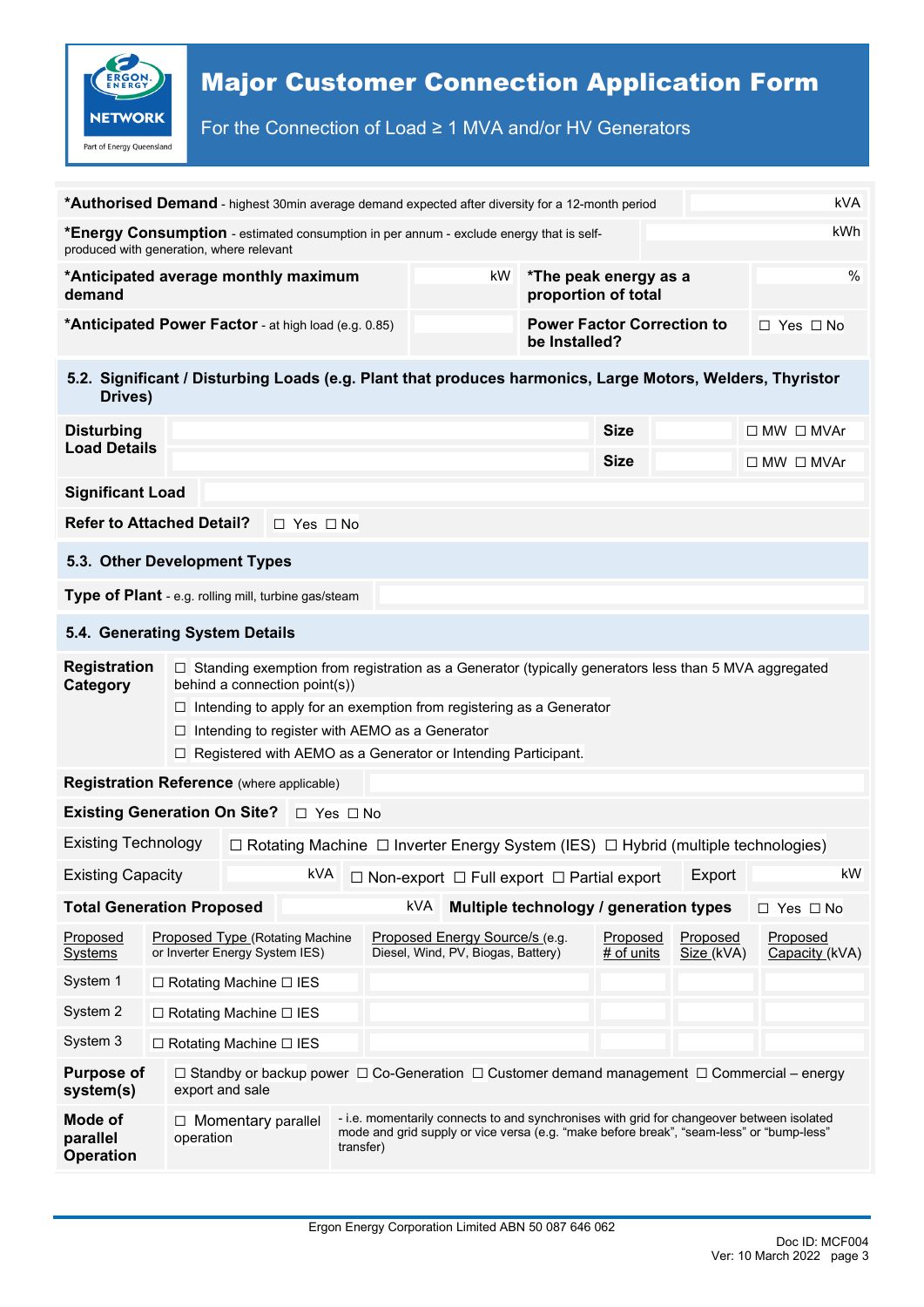

### For the Connection of Load ≥ 1 MVA and/or HV Generators

|                  | $\Box$ Parallel – Non-<br>export<br>$\Box$ Parallel – Export | the grid |     | - i.e. connects to and synchronises with grid for extended periods, but no power is exported to<br>- i.e. connects to and synchronises with grid for extended periods and exports power to the grid |               |
|------------------|--------------------------------------------------------------|----------|-----|-----------------------------------------------------------------------------------------------------------------------------------------------------------------------------------------------------|---------------|
| <b>Forecasts</b> | Total hours of parallel operation                            |          |     |                                                                                                                                                                                                     | hrs per annum |
|                  | Maximum Export Power to Grid                                 |          | kW. | Energy Output per annum                                                                                                                                                                             | kWh           |

### **6. SPECIAL REQUIREMENTS**

**List any special requirements in relation to the connection**

**List any future load requirements in relation to the connection** (e.g. N-1, back up supply etc)

# **7. OTHER INFORMATION / COMMENTS**

# **8. SUPPORTING DOCUMENTATION**

Please confirm all relevant documentation below has been attached to this form

#### **For load connections** ☐

Please provide details of your requirements and the specifications of the facility to be connected. Clearly identify if any requirements or details differ from those that were advised to us at the Enquiry stage and/or are additional information requested as part of the Technical Assessment.

#### **For generators < 5 MVA seeking application to connect** ☐

Please refer to our Application checklist, located on our website by Class (refer to Technical Assessment for Class information) for details of the supporting documentation to be provided:

[Application Checklist -](https://www.ergon.com.au/__data/assets/excel_doc/0006/874806/Under-5MVA-Application-Checklist-A1.xlsx) Class A1; [Application Checklist - Class A2;](https://www.ergon.com.au/__data/assets/excel_doc/0009/821547/Under-5MVA-Application-Checklist-A2.xlsx) or [Application Checklist - Class B](https://www.ergon.com.au/__data/assets/excel_doc/0003/821550/Under-5MVA-Application-Checklist-B.xlsx)

#### **For generators ≥ 5 MVA seeking application to connect** ☐

Please refer to our Application checklist, located on our website by Class (refer to Technical Assessment for Class information): [Application Checklist and GPS Issues Register EGs Over 5MW Under 5.3A](https://www.ergon.com.au/__data/assets/excel_doc/0016/821500/Customer-Application-Checklist-and-GPS-Issues-Register-EGs-Over-5MW-Under-5.3A.xlsx)

## **9. ACKNOWLEGMENTS**

#### **9.1. Retail Customer / Embedded Generator Acknowledgement**

In submitting this connection application, I/we acknowledge and agree to the following conditions:

#### **Offer Date**

For a connection under Chapter 5 - Typically Generators > 5 MVA

In accordance with the energy laws, Ergon Energy Network must provide an Offer to Connect to the embedded generator/registered participant within a certain timeframe of receiving a complete Application to Connect, with that offer to include the applicable performance standards and any system strength remediation requirements (where applicable). To enable us to properly prepare an Offer to Connect, the Registered Participant/ Generator acknowledges and agrees that we will provide an Offer to Connect by the later of the following dates:

- four months from the date on which we received a complete Application to Connect;
- where the project will not meet the automatic access standards, 20 business days from the date on which all relevant negotiated access standards have been agreed under rule 5.3.4A for inclusion in the connection agreement; and
- where a system strength remediation scheme has been proposed, 20 business days from the date on which that system strength remediation scheme has been agreed under rule 5.3.4B for inclusion in the connection agreement.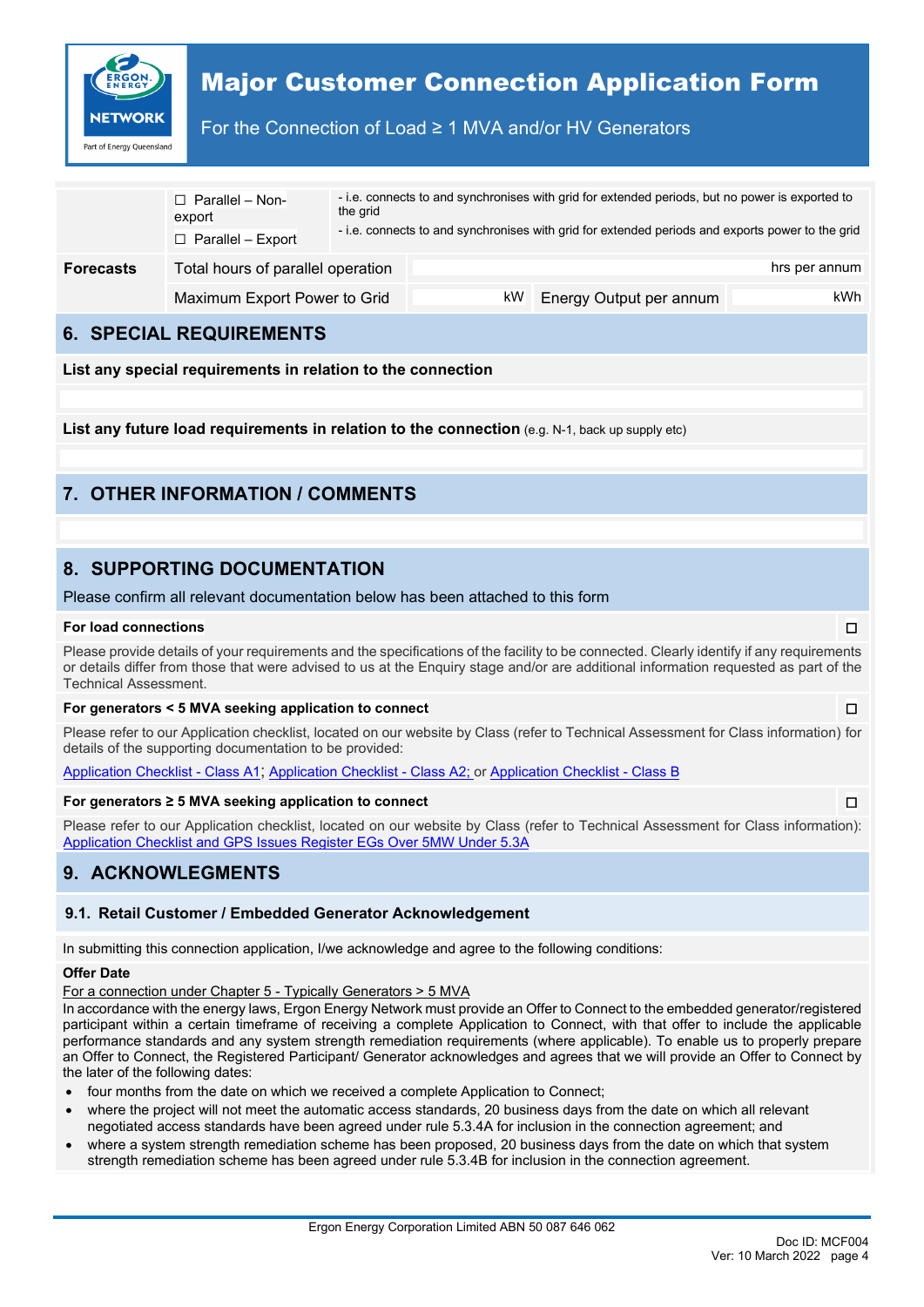

For the Connection of Load ≥ 1 MVA and/or HV Generators

#### For a connection under Chapter 5A - Load Connections ≥1 MVA, or Generators > 30 kVA but < 5 MVA

In accordance with the energy laws, Ergon Energy Network must provide a connection offer to the Retail Customer within a certain timeframe of receiving a complete application for connection (including all information reasonably sought by Ergon Energy). To enable us to properly prepare a connection offer, the Retail Customer acknowledges and agrees that we will provide a connection offer by the later of the following dates:

- 65 business days from the date on which we received a complete application; and
- 20 business days from the date on which all relevant technical requirements have been determined for inclusion in the connection agreement.

#### **Connection Assessment**

The Retail Customer / Generator acknowledges and agrees:

- Ergon Energy Network processes connection applications in accordance with the negotiated connection process prescribed in the NER.
- Each connection application is assessed as a standalone project having regard to the circumstances existing at the particular point in time (including, but not limited to, the System Strength Impact Assessment Guidelines published by AEMO (as applicable)).
- As we may be concurrently processing two or more connection applications in the same area of our distribution system, changes to the committed status of one of those projects may have a material physical, technical or financial impact on the works required for any other projects still progressing through the connection process. For example, such impacts may include: impacts on the relevant performance standards or other technical requirements with which a subsequent project may have to comply and in certain circumstances, imposing a requirement for the subsequent proponent to fund an augmentation of the distribution system.
- As a consequence, the information previously advised by us to you may change and may involve increased costs and delays to the expected timeframe for the connection of your project.

#### **Confidentiality**

Consistent with the obligations of confidentiality under the energy laws, you consent and agree that any information submitted as part of this Application Form, or for the purpose of establishing or altering a connection to our distribution system, may be disclosed to our employees, contractors, sub-contractors and consultants to assist us in processing and managing your proposed connection (including this enquiry) on our behalf, and submission of this Application Form is deemed to be consent to such disclosure. In addition, and to facilitate transparency, Ergon Energy Network may disclose the following details relating to your proposed connection to third parties: the capacity requirements (covering import and export, as applicable), general project location, and relevant submission dates in the connection process.

If you do not consent to this additional right of disclosure, please tick this box:  $\Box$ 

#### **Signed for and on behalf of the Retail Customer / Generator by its authorised representative:**

|                                               | Name        |
|-----------------------------------------------|-------------|
|                                               | Position    |
| <b>Signature of Authorised representative</b> | Date Signed |
| 9.2. Appointment of Authorised Agent          |             |
|                                               |             |

I/we **I/we I/we I/we I/we** *CUSTOMER (Retail Customer / Generator) authorise* 

(Authorised Agent) to act on our behalf in

relation to the project the subject of this Connection Application Form.

I/We acknowledge and agree that:

1. if the Authorised Agent appointed above is a company or organisation, then any employee or representative of that company or organisation is authorised to act on behalf of the Retail Customer / Generator under this appointment;

2. any information or advice provided by my/our Authorised Agent may be relied upon by Ergon Energy Network as if it were information or advice provided by the Retail Customer / Generator and I/we will be bound by the actions of the Authorised Agent under this appointment;

3. any information or advice provided by Ergon Energy Network to my/our Authorised Agent may be treated as having been provided to the Retail Customer / Generator;